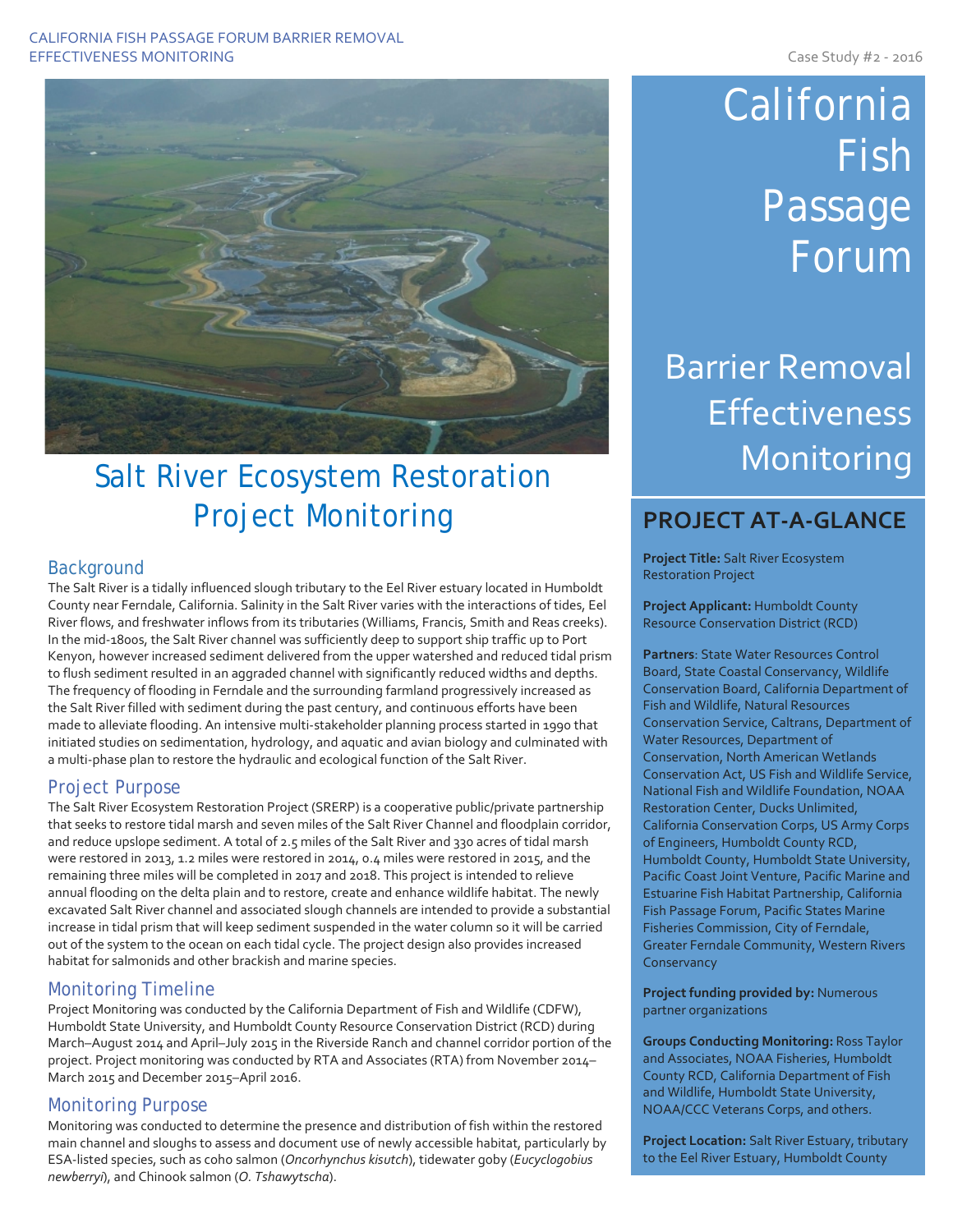### CALIFORNIA FISH PASSAGE FORUM BARRIER REMOVAL EFFECTIVENESS MONITORING **CASE AND THE SET OF STATE AND SET OF STATE AND SET OF STATE AND SET OF STATE AND SET OF STATE AND SET OF STATE AND SET OF STATE AND SET OF STATE AND SET OF STATE AND SET OF STATE AND SET OF STATE**

## Monitoring Methods

Water quality attributes, including salinity, dissolved oxygen, and water temperature, were recorded during each type of fish distribution sampling.

#### Fish distribution sampling

Low tide seine net: Sites were selected to encompass the diversity of channel sizes, depths and locations through the main Salt River channel, the northern and southern sloughs, and smaller side channels to the two sloughs. Seine nets (20-feet long x 4-feet tall, 1/8-inch mesh; 30-feet long x 4-feet tall, 1/8-inch mesh) were pulled by wading against the current to sample a 150-foot reach. Start time was recorded. Species captured were identified to species, enumerated, and released.

High tide sampling at main channel sites: A kayak was used to set a 100-foot long seine net (6-feet tall with a ¼-inch mesh).

High tide sampling at slough and side channel sites: A 30-foot seine net with a 1/8-inch mesh was used to sample using a wading technique.

Sampling with minnow traps: Minnow traps baited with frozen steelhead (*O. mykiss*) eggs were used to sample juvenile coho salmon in the Salt River upstream of the Riverside Ranch, where narrower channel geometry and more constant downstream current occurs. Deployment and retrieval times were recorded.

## Monitoring Results/Discussion

#### **March–August 2014 and April–July 2015 Sampling Results**

Nineteen species of fish were detected using seining and minnow trapping at 11 monitoring sites from March–August 2014 (Table 1) (CDFW and Humboldt County RCD) in the Riverside Ranch and channel corridor of the project. In 2014, salmonid juveniles (coho and Chinook) were only present during the months of March and April, and primarily located in the northern and southern slough channels. Tidewater gobies were present during the entire sampling season, though more abundant during the summer months. A significantly greater abundance and distribution of juvenile coho and tidewater gobies was identified by project monitoring only six months after removal of tidegates and levies from the Riverside Ranch.

No salmonid juveniles (coho and Chinook) were present during the any of the sampling months (April to July) in 2015 (Table 1) (CDFW). Drought conditions may have attributed to the absence of salmonids during the sampling effort. Tidewater gobies were present during the entire sampling season, though more abundant during the summer months. The gobies were sampled across most locations in the estuary, including the Salt River main channel, and at the Reas Creek mouth, though they were most abundant in areas associated with specially designed backwater feature Goby lift.

**Table 1. Species and numbers of fish captured during the March–August 2014 and April–July 2015 sampling seasons (CDFW and Humboldt County RCD). Number sampled Number sampled**

| <b>Fish species</b>           | <b>Promocratifical</b><br>March-August 2014 | <b>INDITION</b> SUITPICU<br>April-July 2015 |
|-------------------------------|---------------------------------------------|---------------------------------------------|
| Bay pipefish                  | 17                                          | 12                                          |
| California roach              |                                             | 5                                           |
| Coho salmon (juvenile)        | 40                                          |                                             |
| Chinook salmon (juvenile)     | 6                                           |                                             |
| Copper rockfish               | ${\bf 1}$                                   |                                             |
| Crab spp.                     |                                             | 133                                         |
| Dungeness crab                | 8                                           | 131                                         |
| Flatfish spp.                 |                                             | 18                                          |
| Jellyfish                     | 5                                           |                                             |
| Night smelt                   | 183                                         |                                             |
| Pacific herring               | 5                                           | ${\bf 1}$                                   |
| Pipefish                      | 17                                          |                                             |
| Sacramento pike minnow        | 34                                          | 17                                          |
| Saddleback gunnel             | 8                                           | 6                                           |
| Sculpin spp.                  | 1,753                                       | 1,131                                       |
| Shiner surfperch              | 6                                           | 3                                           |
| Smelt (unidentified juvenile) | 1,026                                       |                                             |
| Smelt spp.                    |                                             | 3,388                                       |
| Speckled Sanddab              |                                             | 33                                          |
| Starry flounder               | 3                                           | $\mathbf{1}$                                |
| <b>Sticklebacks</b>           | 25,975                                      | 4,633                                       |
| Surf perch                    | 8                                           |                                             |
| Surf smelt                    | 29                                          | 144                                         |
| Tidewater goby                | 327                                         | 160                                         |
| Top smelt                     | 929                                         |                                             |
| Top smelt (juvenile)          |                                             | 255                                         |
| Whitebait smelt               |                                             | ${\bf 1}$                                   |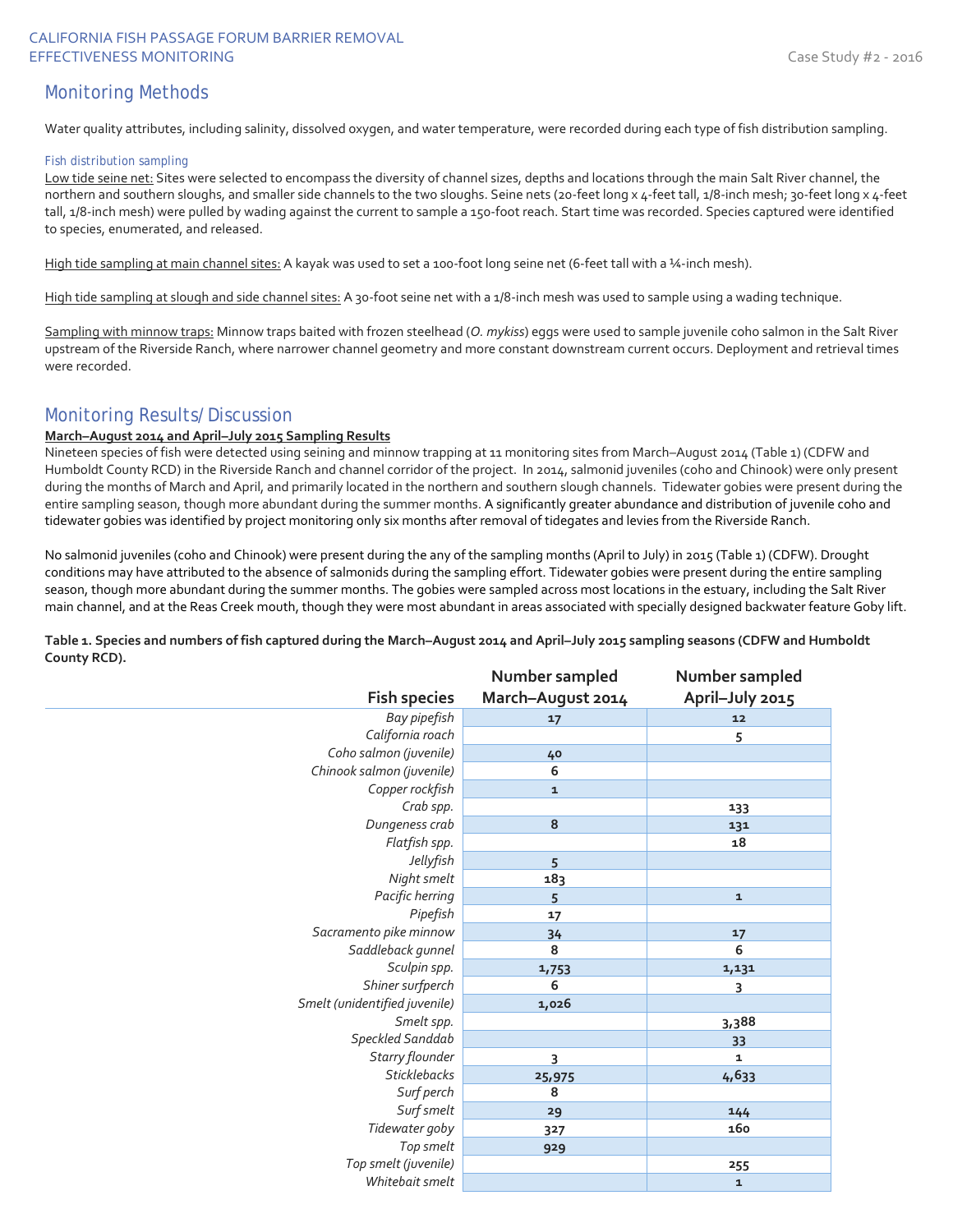#### **November 2014–March 2015 and December 2015–April 2016 sampling seasons (RTA)**

During the 2015–2016 sampling season, minnow traps baited with steelhead eggs were deployed in areas upstream of the Riverside Ranch to access and sample narrower channels in constant downstream current created when the channel reaches were excavated during the summers of 2014 and 2015. A total of 12 fish species as well as Dungeness crab, green shore crab, and bay shrimp were detected during the December 2015–April 2016 sampling seasons (RTA and Associates 2016) (Table 2). During the January 2016 sampling a nonnative green sunfish (*Lepomis cyanellus*) was captured with two coho salmon in a large settling basin at the upper end of the 2015 channel excavation. The two coho salmon were the furthest upstream coho salmon have been captured in the restored Salt River channel. During the February 2016 sampling, a total of 15 of the 18 coho salmon were captured during low tide; eight coho salmon were captured in minnow traps.

A total of 17 fish species as well as Dungeness crab and bay shrimp were detected during the fall 2014-spring 2015 sampling seasons (RTA and Associates 2015) (Table 2). Juvenile Dungeness crab (*Metacarcinus magister*) and bay shrimp (*Crangon* sp.) were detected at sampling sites with higher salinity water (juvenile Dungeness crabs were most abundant in the Salt River main channel whereas the bay shrimp were captured at most of the sites). During the December 2014 sampling, longfin smelt (*Spirinchus starksi*) (the furthest upstream a longfin smelt has been sampled within the Salt River), and juvenile Pacific lamprey (*Entosphenus tridentatus*) were detected. The greatest diversity of fish was sampled during the March 2015 season (Table 2).

#### **Table 2. Species and numbers of fish captured during the November 2014–March 2015 and December 2015–April 2016 sampling seasons (RTA and Associates).**

|                          | November       | December     | January | February       | March          | December            | January      | February       | March        | April        |
|--------------------------|----------------|--------------|---------|----------------|----------------|---------------------|--------------|----------------|--------------|--------------|
| <b>Fish Species</b>      | 2014           | 2014         | 2015    | 2015           | 2015           | 2015                | 2016         | 2016           | 2016         | 2016         |
| Bay pipefish             | $\circ$        | $\circ$      | $\circ$ | $\mathbf{1}$   | $\overline{2}$ | $\circ$             | $\circ$      | $\circ$        | $\circ$      | $\circ$      |
| California roach         | $\circ$        | O            | O       | 12             | 6              | $\mathsf{O}\xspace$ | 127          | 97             | O            | 31           |
| Green sunfish            | $\circ$        | $\circ$      | $\circ$ | $\circ$        | $\circ$        | $\circ$             | $\mathbf{1}$ | $\mathbf{1}$   | $\circ$      | $\circ$      |
| Juvenile Chinook salmon  | $\circ$        | O            | O       | $\mathbf{1}$   | $\circ$        | $\mathsf{O}\xspace$ | $\circ$      | 0              | 0            | $\mathbf{1}$ |
| Juvenile coho salmon     | $\circ$        | $\mathbf{1}$ | 9       | 23             | 4              | $\circ$             | 10           | 18             | 14           | $\circ$      |
| Juvenile Dungeness crab  | 126            | 3            | O       | 0              | 28             | $\overline{2}$      | $\mathsf O$  | 0              | $\circ$      | $\circ$      |
| Juvenile rockfish        | $\circ$        | $\circ$      | $\circ$ | $\circ$        | 4              | $\circ$             | $\circ$      | $\circ$        | $\circ$      | $\circ$      |
| Juvenile steelhead       | $\circ$        | $\circ$      | $\circ$ | $\circ$        | $\circ$        | $\circ$             | $\circ$      | $\circ$        | $\mathbf{1}$ | $\mathsf O$  |
| Longfin smelt            | $\circ$        | $\mathbf{1}$ | $\circ$ | $\overline{7}$ | $\circ$        | $\circ$             | $\circ$      | $\circ$        | $\circ$      | $\circ$      |
| Pacific herring          | $\circ$        | $\circ$      | O       | $\circ$        | $\mathbf{1}$   | $\circ$             | $\circ$      | $\circ$        | O            | $\mathbf{1}$ |
| Pacific lamprey          | $\circ$        | $\mathbf{1}$ | $\circ$ | $\circ$        | $\circ$        | $\mathbf{1}$        | $\circ$      | $\circ$        | $\circ$      | $\circ$      |
| Pacific staghorn sculpin | 4              | 19           | 30      | 45             | 59             | 13                  | 19           | 267            | 115          | 67           |
| Sacramento pike minnow   | $\circ$        | $\circ$      | 4       | 118            | 9              | $\circ$             | 107          | 138            | 42           | 121          |
| Saddleback gunnel        | $\circ$        | $\circ$      | O       | $\circ$        | $\overline{2}$ | $\circ$             | 0            | O              | $\circ$      | $\circ$      |
| Sculpin sp.              | 3 <sup>2</sup> | 49           | 35      | 75             | 901            | $\overline{2}$      | 5            | $\overline{2}$ | $\circ$      | $\mathbf{1}$ |
| Shiner surfperch         | $\Omega$       | $\circ$      | O       | $\circ$        | 1              | $\circ$             | $\circ$      | O              | $\circ$      | $\circ$      |
| Shrimp (Crangon sp.).    | 568            | 438          | $\circ$ | 10             | 4              | 42                  | $\circ$      | $\circ$        | $\circ$      | $\circ$      |
| <b>Starry flounder</b>   | $\mathbf{1}$   | $\circ$      | $\circ$ | $\mathbf{1}$   | $\circ$        | $\circ$             | $\circ$      | $\circ$        | O            | $\circ$      |
| Surf smelt               | 3              | 16           | 71      | 107            | 36             | 35                  | $\circ$      | $\circ$        | $\circ$      | 8            |
| Threespine stickleback   | 2,014          | 967          | 391     | 3,737          | 2,766          | 90                  | 60           | 114            | 13           | 3,398        |
| Tidewater goby           | 36             | 12           | 83      | 90             | 97             | $\overline{2}$      | $\circ$      | $\overline{2}$ | $\circ$      | 3            |
|                          | 568            | 438          | 623     | 4,231          | 3,920          | 187                 | 329          | 639            | 185          | 3,522        |

#### **November 2014–March 2015 Sampling Season**

The November 2014–March 2015 Salt River sampling resulted in the capture of 17 fish species, as well as Dungeness crab and bay shrimp. Threespine sticklebacks were consistently the most common species captured, comprising 63%–97% of the monthly totals. Juvenile coho salmon were first sampled in December, and their numbers peaked during the February sampling. Tidewater gobies were more frequently sampled in the sloughs and smaller channels than within the Salt River main channel.

After large peak flows in February, sediment aggradation was observed at several sampling sites, giving the appearance of shallow sites at low tides. At one site, a goby lift located downstream of the sampling location seems to have partially failed (incised) during the high flows.

Setting the 100-foot seine with a kayak proved an effective method for sampling the Salt River's main channel at high tide.

During high tide sampling in the main channel, more fish were consistently captured at the upper sites. They may be more attractive for fish because of the extended periods of slack water compared to lower reaches where the current may be constantly moving. The upper sites were also within a channel reach lined with mature riparian trees and several deadfalls extending into the water, thus possibly providing in-channel habitat and overhead cover that was generally lacking at the lower main channel sites.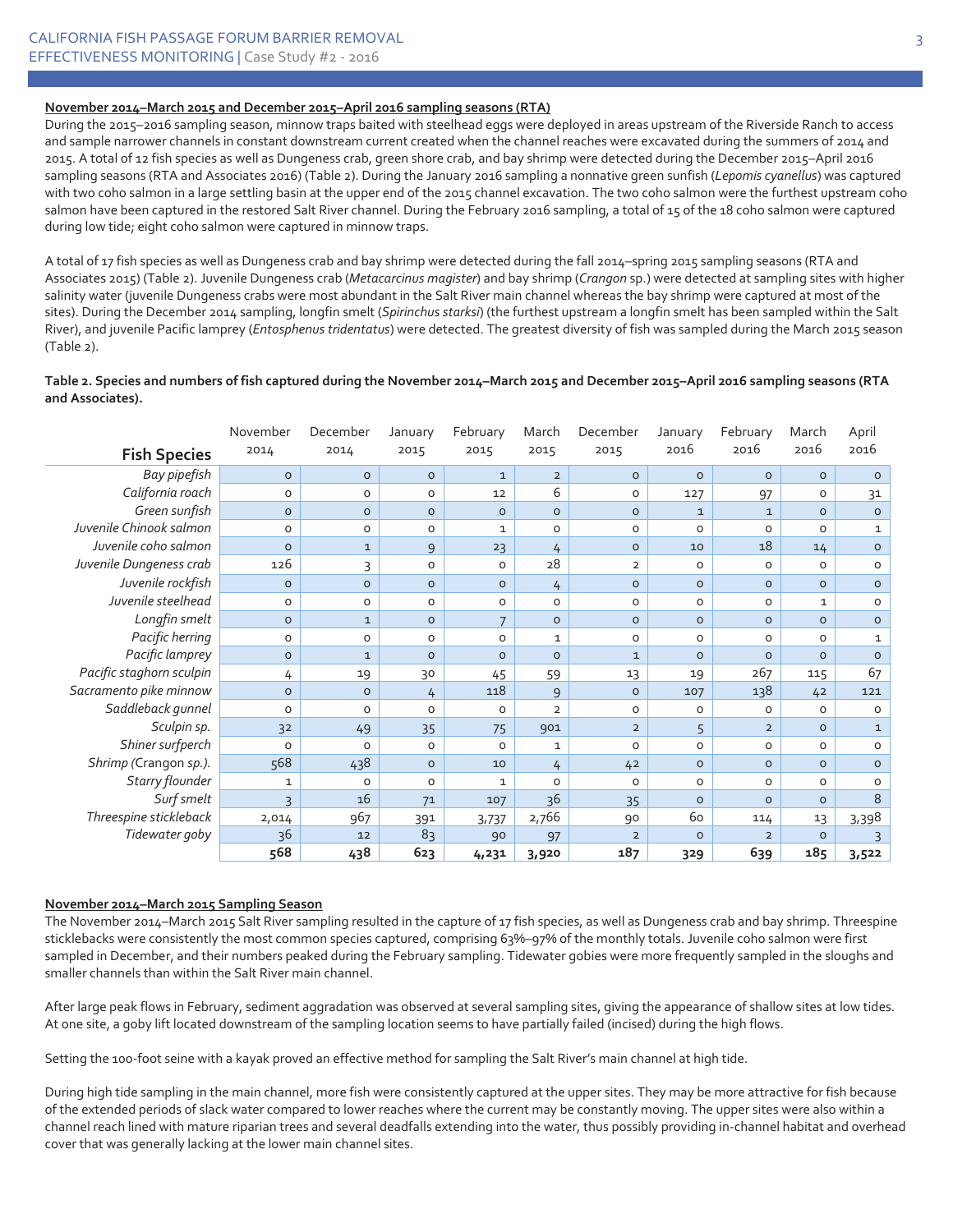In November and December 2014, minnow traps baited with salmon roe and fished for one hour caught very few fish, thus they were no longer used for the remainder of the fall and winter sampling.

#### **November 2014–March 2015 and December 2015–April 2016 sampling seasons**

Fish sampling within the restored Riverside Ranch reach of the Salt River has occurred for two consecutive winter/spring seasons; November through March of 2014-2015 and December through April of 2015-2016. During these two sampling periods RTA has captured 20 fish species. A comparison summary of the two winter/spring data sets provided a closer examination of species diversity by year; by month and tide; and how frequently each fish species was captured (Table 3). This comparison of the two data sets was limited to the months and tides that were sampled during both seasons; for example, sampling occurred in November 2014, but not in November 2015, thus the 2014 data were not included (Table 3).

When comparing the two data sets, the most apparent difference is the species diversity between the two winter/spring seasons (Table 3). A total of 18 fish species was captured during the 2014–2015 season versus 12 fish species during the 2015–2016 season (Table 3). The reduced number of species captured in 2015–2016 was most likely a function of the wetter winter season and consistently lower salinity levels. At least six species not sampled in 2015–2016 (starry flounder, saddleback gunnel, shiner surfperch, bay pipefish, juvenile rockfish, and top smelt) could be considered more brackish to marine species, thus were not present in the lower Salt River during the winter/spring of 2015–2016.

Tidewater goby were captured during all eight sampling events in 2014–2015, but were only present in four sampling events in 2015-2016 (Table 3). The total numbers of tidewater gobies captured dropped dramatically between the two sampling seasons; 318 fish in 2014–2015 versus only seven fish in 2015–2016. During the winter/spring season of 2014–2015, tidewater gobies were sampled at eight locations versus only two locations during the winter/spring 2015–2016. The goby lifts constructed at two sites have failed, and the channel above these lifts filled in with fine sediments and also failed to hold back water during low tides. Overall, fish numbers (of all species) were low at both of these sites during the winter/spring 2015–2016 sampling. The reason for the absence of and lower numbers of tidewater gobies at six sites during the winter/spring of 2015–2016 is unknown. Again, the main difference between the two winter/spring sampling periods was the wetter conditions in 2015–2016, which resulted in higher flows and lower salinities. Continued sampling may provide more insight into the dynamics of tidewater goby distribution and relative abundance within the lower Salt River.

Another shift in species distribution and relative abundance between the two winter/spring sampling periods was evident with Pacific staghorn sculpin and sculpin species. During the 2014–2015 sampling, sculpin species were widely distributed and common. During 2014–2015 sampling, Pacific staghorn sculpins were also well distributed (present at 10 sites), but seemed less common. Then during the 2015–2016 season, the distribution and relative abundance of sculpin "species" decreased to a total of 10 fish captured at six sites; whereas Pacific staghorn sculpin were caught at 13 sites in relatively higher numbers.

Sacramento pike minnow and California roach were sampled during periods (or in areas) of low salinity, and the relative abundance of both species increased between the two winter/spring sampling periods, most likely a function of lower salinities due to increased rainfall during the 2015–2016 sampling, as well as the addition of new sampling sites located upstream of Reas Creek that were also above the tidal prism.

Fish species that occurred infrequently may be either rare in occurrence, present in low numbers, or not susceptible to the sampling methods employed by RTA. For example, the two juvenile Pacific lamprey sampled by RTA in December (one in each season) were caught with a 100-foot seine. Both times, the lampreys wriggled through the ¼-inch mesh and were almost missed as fish were being collected. Conversely, other species, such as starry flounder, are relatively strong swimmers and may be able to avoid capture because seine nets are hauled-in at a relatively slow pace.

A total of 37 juvenile coho salmon were captured during the 2014–2015 season and 42 fish were captured during the 2015–2016 season. During both seasons, within the Salt River main channel below Reas Creek, juvenile coho salmon were more frequently captured during high tide than during low tide. During the winter/spring of 2014-2015, juvenile coho salmon were captured during six of the eight events and in four months, December through March. In contrast, during the winter/spring 2015-2016 sampling, juvenile coho salmon were captured in only three of the five months, January through March. During this second season of sampling, more effort was made with minnow traps in the recently excavated channel upstream of Reas Creek, and 17 juvenile coho calmon (40% of the total catch) were captured in baited minnow traps. In the channel reaches associated with Sites #20- 23, RTA experimented with setting traps in open channel areas and adjacent to wood structures; overwhelmingly juvenile coho salmon were caught in traps placed next to wood structures. RTA also measured the fork length to the nearest millimeter of all juvenile coho salmon caught winter/spring 2015-2016 sampling. As during the previous year's sampling, juvenile coho salmon captured in January-March of 2016 appeared in good condition and were larger each subsequent month.

During the 2015-2016, no juvenile Chinook Salmon were captured, compared to four individuals caught the previous season. RTA captured a juvenile steelhead during the March 2016 high tide sampling at Site #1-A; this was the first Steelhead documented in the restored Salt River channel.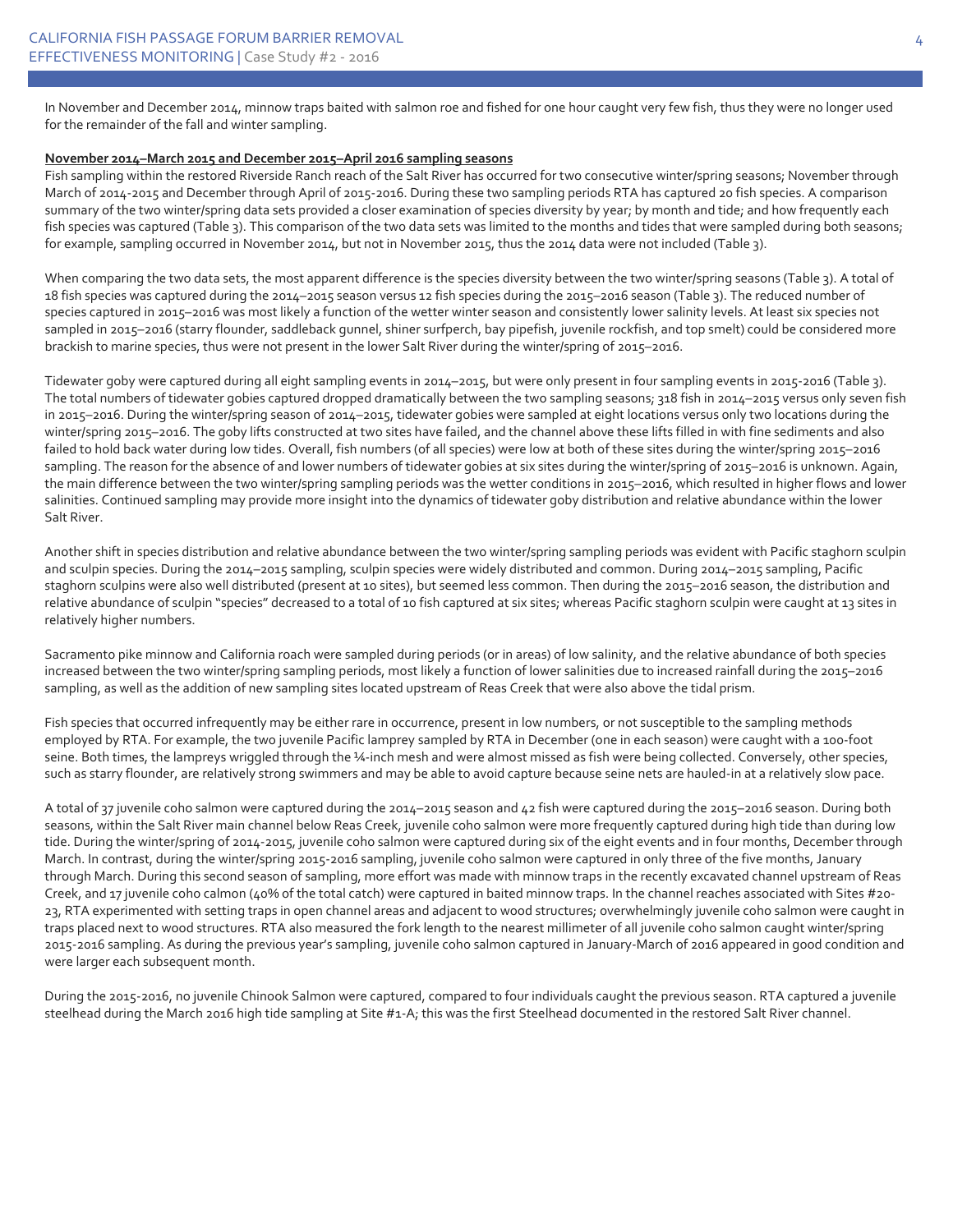**Table 3. Comparison summaries of Salt River fish species diversity by month/tide and fish species occurrence per sampling event. Time periods covered were December 2014 to April 2015 (A) and December 2015 to April 2016 (B). NOTE: an "X" denotes that at least one fish of a particular species was caught during a sampling event; please refer to Tables 2, 4, 6, 8, and 10 for fish numbers and capture locations (RTA and Associates 2016).**

| <b>SPECIES LIST</b>      | DEC.<br><b>HIGH</b><br><b>TIDE</b> | DEC.<br>LOW<br><b>TIDE</b> | JAN.<br><b>HIGH</b><br><b>TIDE</b> | FEB.<br><b>HIGH</b><br><b>TIDE</b> | FEB.<br>LOW<br><b>TIDE</b> | <b>MARCH</b><br><b>HIGH TIDE</b> | <b>MARCH</b><br>LOW TIDE | APRIL<br>LOW<br><b>TIDE</b> | Number of<br>Occurrences in<br>2014-2015 | Number of<br>Occurrences in<br>2015-2016 |
|--------------------------|------------------------------------|----------------------------|------------------------------------|------------------------------------|----------------------------|----------------------------------|--------------------------|-----------------------------|------------------------------------------|------------------------------------------|
| <b>STICKLEBACK</b>       | A <sub>B</sub>                     | $A$ $B$                    | A <sub>B</sub>                     | $A$ $B$                            | A <sub>B</sub>             | A <sub>B</sub>                   | A <sub>B</sub>           | A <sub>B</sub>              | 8                                        | 8                                        |
| <b>SCULPIN SP.</b>       | A                                  | A <sub>B</sub>             | A <sub>B</sub>                     | A <sub>B</sub>                     | A                          | A                                | A                        | A <sub>B</sub>              | 8                                        | 4                                        |
| <b>TIDEWATER GOBY</b>    | $\mathbf{A}$                       | A <sub>B</sub>             | A <sub>B</sub>                     | $\overline{A}$                     | A <sub>B</sub>             | $\mathbf{A}$                     | $\overline{A}$           | A <sub>B</sub>              | 8                                        | 4                                        |
| <b>SURF SMELT</b>        | $A$ $B$                            | $A$ $B$                    | $\overline{A}$                     | $\overline{A}$                     | A                          | A                                | $\overline{A}$           | $A$ $B$                     | 8                                        | 3                                        |
| <b>STAGHORN SCULPIN</b>  |                                    | $A$ $B$                    | $A$ $B$                            | $A$ $B$                            | $A$ <sub>B</sub>           | $A$ $B$                          | $A$ <sub>B</sub>         | $\mathbf B$                 | $\bf 6$                                  | $\overline{7}$                           |
| COHO SALMON              | $\overline{A}$                     |                            | $A$ $B$                            | $A$ $B$                            | $A$ $B$                    | $A$ $B$                          | B                        | A                           | 6                                        | 5                                        |
| <b>PIKE MINNOW</b>       |                                    |                            | A <sub>B</sub>                     | A <sub>B</sub>                     | A <sub>B</sub>             | A <sub>B</sub>                   | A <sub>B</sub>           | $\mathbf B$                 | 5                                        | $6\phantom{1}6$                          |
| <b>BAY PIPEFISH</b>      |                                    |                            |                                    |                                    | A                          | A                                |                          |                             | $\overline{2}$                           | $\pmb{0}$                                |
| <b>SHINER SURFPERCH</b>  |                                    |                            |                                    |                                    |                            |                                  | A                        |                             | $\mathbf{1}$                             | $\mathbf{0}$                             |
| <b>CALIFORNIA ROACH</b>  |                                    |                            |                                    | $A$ $B$                            | $A$ <sub>B</sub>           | A                                | A                        | B                           | 4                                        | 3                                        |
| <b>LONGFIN SMELT</b>     |                                    | $\mathbf{A}$               |                                    | $\overline{A}$                     | $\overline{A}$             |                                  |                          |                             | $\overline{\mathbf{3}}$                  | $\mathbf{0}$                             |
| <b>TOP SMELT</b>         |                                    |                            |                                    |                                    |                            |                                  | A                        | A                           | $\overline{2}$                           | 0                                        |
| <b>STARRY FLOUNDER</b>   |                                    |                            |                                    |                                    | $\overline{A}$             |                                  |                          |                             | $\mathbf 1$                              | $\bf{0}$                                 |
| SADDLEBACK GUNNEL        |                                    |                            |                                    |                                    |                            | A                                |                          |                             | 1                                        | 0                                        |
| <b>CHINOOK SALMON</b>    |                                    |                            |                                    |                                    | A                          |                                  |                          | $\overline{A}$              | $\overline{2}$                           | $\mathbf{0}$                             |
| <b>STEELHEAD</b>         |                                    |                            |                                    |                                    |                            | B                                |                          |                             | $\mathbf 0$                              | $\mathbf{1}$                             |
| <b>GREEN SUNFISH</b>     |                                    |                            | B                                  |                                    | B                          |                                  |                          |                             | $\mathbf{0}$                             | $\overline{2}$                           |
| <b>PACIFIC HERRING</b>   |                                    |                            |                                    |                                    |                            |                                  | A                        | B                           | $\mathbf{1}$                             | $\mathbf{1}$                             |
| <b>JUVENILE ROCKFISH</b> |                                    |                            |                                    |                                    |                            |                                  | $\overline{A}$           |                             | $\mathbf{1}$                             | $\bf{0}$                                 |
| <b>PACIFIC LAMPREY</b>   | A <sub>B</sub>                     |                            |                                    |                                    |                            |                                  |                          |                             | $\mathbf{1}$                             | $\mathbf{1}$                             |
| <b>Number of Species</b> | $A=6$                              | $A=6$                      | $A=7$                              | $A=9$                              | $A=12$                     | $A=10$                           | $A=11$                   | $A=7$                       |                                          |                                          |
| per Sampling Event       | $B=3$                              | $B=5$                      | $B=7$                              | $B=6$                              | $B=7$                      | $B=5$                            | $B=4$                    | $B=8$                       |                                          |                                          |

## Monitoring and Project Considerations

**Recommendation: Constructed goby lift features functioned and were used by tidewater gobies during the first year following project construction and may have been beneficial to recolonization of newly opened habitat.** Aggradation behind goby lifts or erosion of the lifts in subsequent years following construction **occurred,** and gobies while still present and well distributed were less associated with the features constructed for them. Additional observations and monitoring should be conducted to assess the short and long term benefit and functionality of goby lifts.

**Recommendation:** Avoid attempting to set a dry net that had been stored since the previous month's sampling to avoid a tangled net or a wrapped lead line. On the first set of a sampling day, lay the dry 100-foot net out in the river channel, completing wet it down, and carefully restack it into a cooler.

**Recommendation:** Sample areas with gently sloped banks to allow the lead line to remain close to the channel bottom when the net was pulled. Avoid steep, near-vertical banks, which will likely result in few fish being captured.

**Recommendation:** Set seine nets at the top of the tide when the current is slack. Setting nets in a moving current will cause the net to be swept to the up-current bank with the cork line running over the top of the lead line and few, if any, fish being captured. Depending on the main channel sampling site, the timing and duration of slack water at high tide varies greatly.

**Recommendation:** Minnow traps may be a feasible way to sample newly constructed channels that have narrow width and nearly vertical banks.